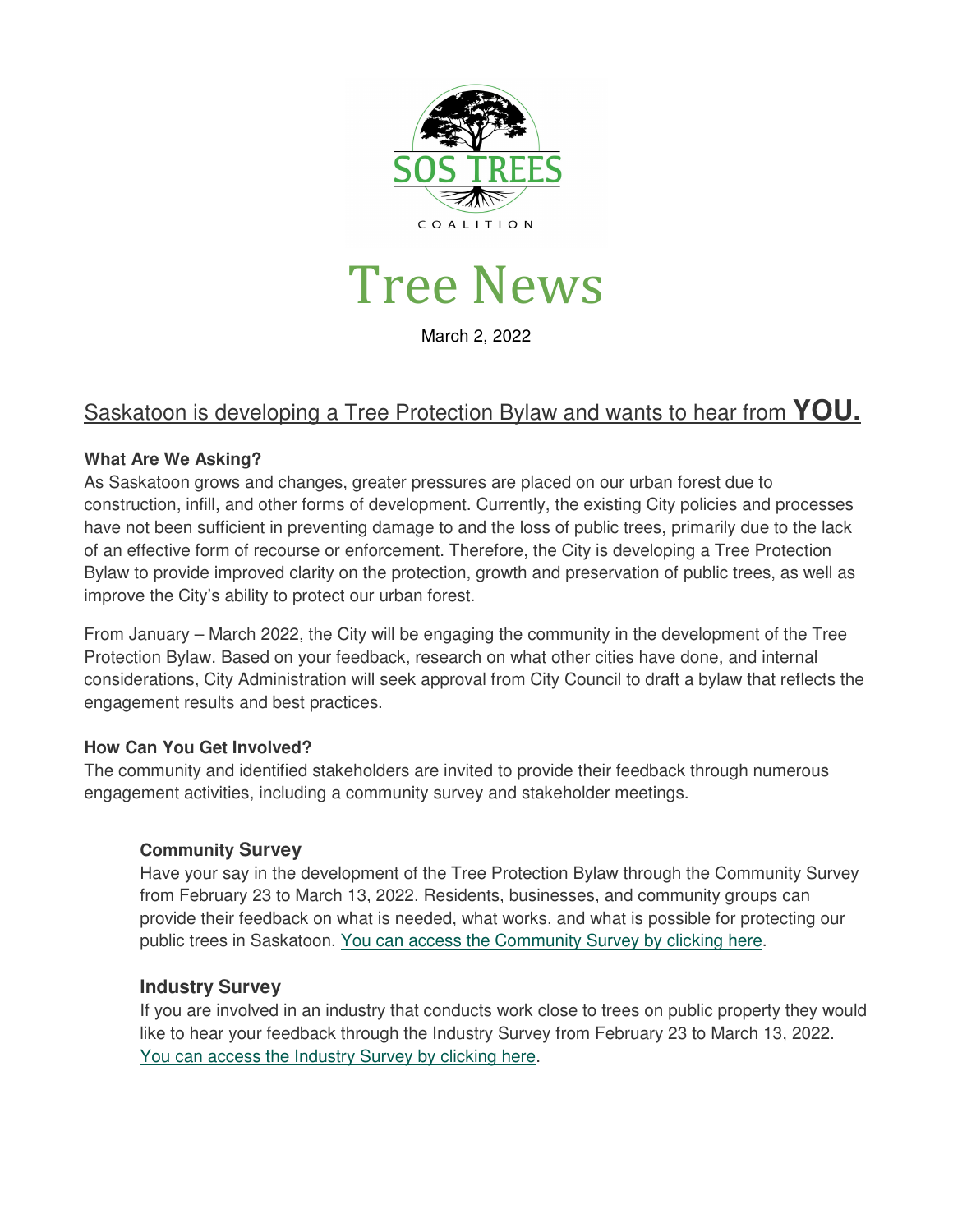

MAY 21-29, 2022



#### **Greetings from SOS Trees Coalition and the 2022 Arbor Week committee. Greetings from SOS**

We are very pleased the Provincial Government has formally proclaimed Arbor Week as an annual provincial celebration of trees the last week of May each year. 2022 Arbor Week runs from May 21<sup>st</sup> through May 29<sup>th</sup>. We are very pleased the Provincial Government has formally proclaimed<br>annual provincial celebration of trees the last week of May each year. 202<br>from May 21<sup>st</sup> through May 29<sup>th</sup>.<br>After a very successful 2021 Arbor Week i

After a very successful 2021 Arbor Week in Saskatoon our committee is excited to be gearing up for *Arbor Week 2022*, Trees Breath Life, and hope you will join us.

Last year the *treemendous* support we received provided opportunity for 22 virtual and onsite events and built new alliances to celebrate Arbor week. Over 1000 citizens participated in the events and we are working to further citizen education and involvement each year. 2021 Arbor Week events can be found at https://www.sostrees.ca/arborweek-2021.html built new alliances to celebrate Arbor week. Over 1000 citizens p<br>we are working to further citizen education and involvement eacl<br>:s can be found at <u>https://www.sostrees.ca/arborweek-2021.html</u>

The trees of Saskatoon and the province are continually threatened by climate change, insects and development, putting our urban forest, hiking & biking trails, shelterbelts, and native tree stands at risk. SOS Trees Coalition and Arbor Week are needed mo the support and encouragement of community members like yourself we have been working to protect, foster stewardship, education and growth of our urban forest. the support and encouragement of community members like yourself we have been working to<br>protect, foster stewardship, education and growth of our urban forest.<br>You can help in many ways. One idea is to pot up those pesky t The trees of Saskatoon and the province are continually threatened by climate change, insects<br>and development, putting our urban forest, hiking & biking trails, shelterbelts, and native tree<br>stands at risk. SOS Trees Coal **Greetings from SOS Trees Coalition and the 2022 Arbor Week committee.**<br>We are very pleased the Provincial Government has formally proclaimed Arbor Week as an annual provincial celebration of trees the last week of May eac tunity for 22 virtual and or<br>1000 citizens participated in<br>lvement each year. 2021<br><u>kk-2021.html</u><br>med by climate change, in<br>, shelterbelts, and native t<br>d more than ever before.<br>urself we have been work<br>orest.<br>ree seedling

up in your flower beds and yard and donate them to our Arbor Week tree giveaway. No Siberian Elms please. Contact us if you have seedlings available for the giveaway at mailto:trees@sostrees.ca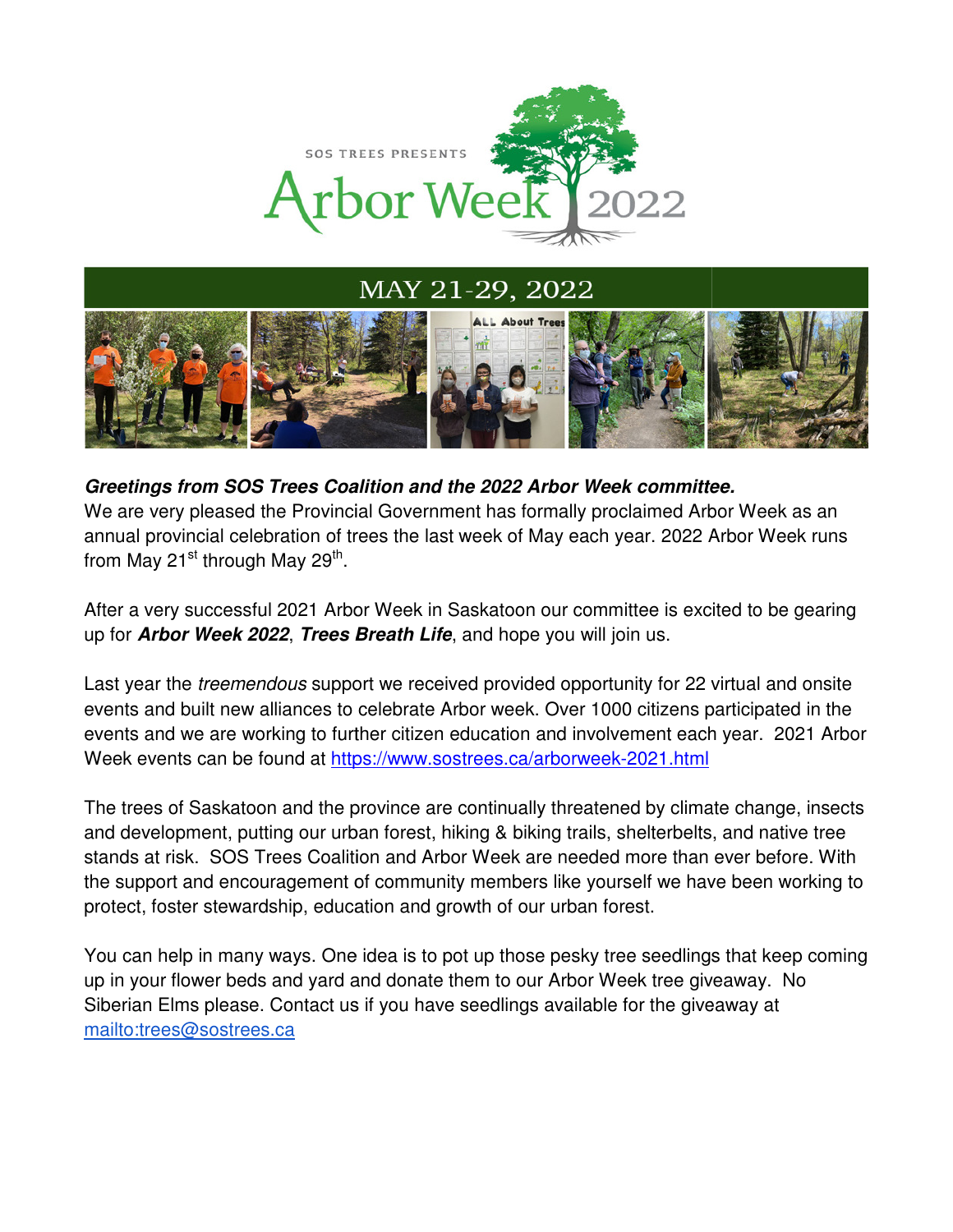### Gardenscape

SOS Trees Coalition and Arbor Week 2022 will be at Gardenscape again this year. Sharon Leach from the Arbor Week Committee will be presenting March 25 & 26 from 3-4 PM - "The Importance of Tree Canopy." We are also looking for volunteers to assist with manning our booth, if you can help please email us at trees@sostrees.ca and we will be in touch with you.

## Yard Sale

SOS Trees Coalition is planning a yard sale in June. All funds raised go to support our tree education efforts here in Saskatoon. We will have more details in the near future, but it is never too early to start assessing the surplus you have around your house & garage that you can donate to further our educational efforts to protect and expand our urban forest.



### In the News

Planet S did a great article about Saskatoon & Regina trees "City Trees Need Love". Check it out: City Trees Need Love | Planet S



## Calendar

March 13th - City Tree Protection Bylaw Survey Deadline March 25-27 - Gardenscape March 25 3-4:00 Sharon Leach will be presenting "Importance of Tree Canopy" March 26 3-4:00 Sharon Leach will be presenting "Importance of Tree Canopy" May 21-29 - Arbor Week

For a complete listing of events go to Arbor Week 2022